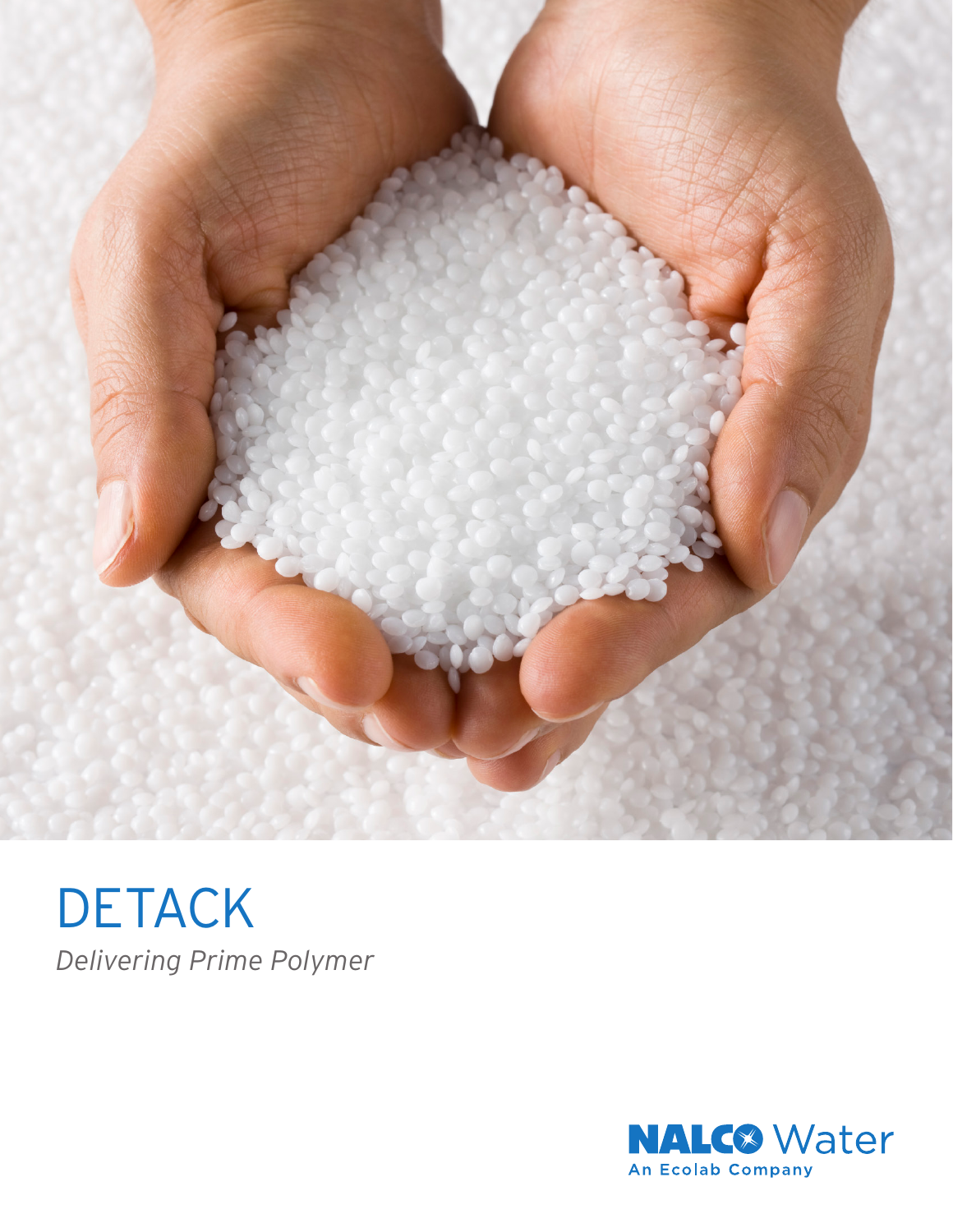# Maintain Free-Flowing Polymer with DETACK

Prime polymer is uniform in size, free of fines or cross-contamination and flows smoothly throughout storage and transportation. Meeting these expectations is becoming more challenging as the marketplace demand is trending toward low density, low crystallinity, high melt flow index and high co-monomer content plastics. Sticky grades can tax your ingenuity to manufacture and supply as prime product.

Nalco Water's DETACK for Polymers is revolutionizing plastics manufacturing and compounding. Through a chemical treatment program – no equipment modifications, no capital investment – many of the problems associated with sticky polymers are solved.

### New Solutions for Polymer Producers

DETACK improves operational flexibility, and the program can be tailored to each grade produced. Since DETACK is added after the reactors, it does not affect polymer structure. At typical treatment dosages, it does not have any known negative impact on final plastic properties.

Nalco Water's DETACK is compliant with customer requirements for a wide range of end-use applications, providing choices for meeting health, safety, and performance criteria as varied as your customer base.

## Manufacturers and Compounders

DETACK has been used in manufacturing plants and compounding units for decades. The reach of DETACK continues to expand into different types of polymers, including:

#### Polyethylene

- Polystyrene
- HDPE
- GPPS
- Polypropylene
- LDPE
- EPS
- TPO
- Cracked

- LLDPE
- EVA
- Elastomer
- SAN

• ABS

• Elastomer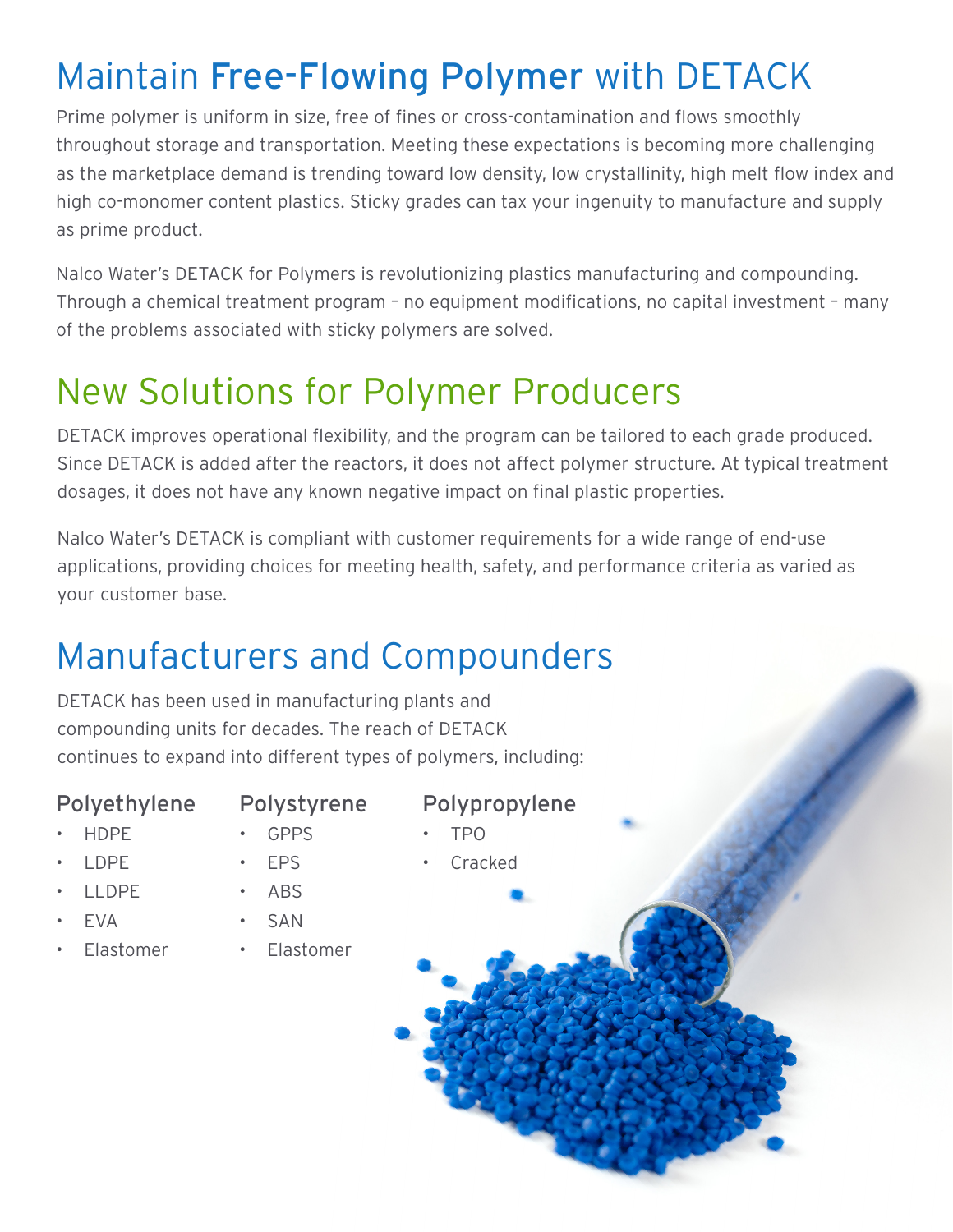## DETACK Provides Solutions for:

| Manufacturing                 | <b>Product Quality</b>   |
|-------------------------------|--------------------------|
| Twins, Triplets               | Sticking, Clusters       |
| Snakeskin                     | Agglomeration, blocking  |
| Wet Pellets                   | Fines, Dust              |
| Streamers, Flossing           | Odor                     |
| Devolatilization              | Moisture                 |
| <b>Production Rates</b>       | <b>Static</b>            |
| <b>Heat Exchanger Fouling</b> | <b>Bulk Density</b>      |
| Inadequate Cooling            | Irregular Shape and Size |
| <b>Blockages</b>              | Poor Physical Properties |

#### DETACK is compatible with:



Automotive Pharmaceutical



### Safety, Health, & Enviroment

DETACK chemistries are non-toxic and FDA approved, and Kosher-certified products are available where requested. The DETACK program has passed regulatory and classification requirements around the globe, and can be implemented without altering your current wastewater handling and treatment procedures. DETACK is also compatible with outfall to public waters and deep-well injection. Contact your local Nalco Water representative for more details.